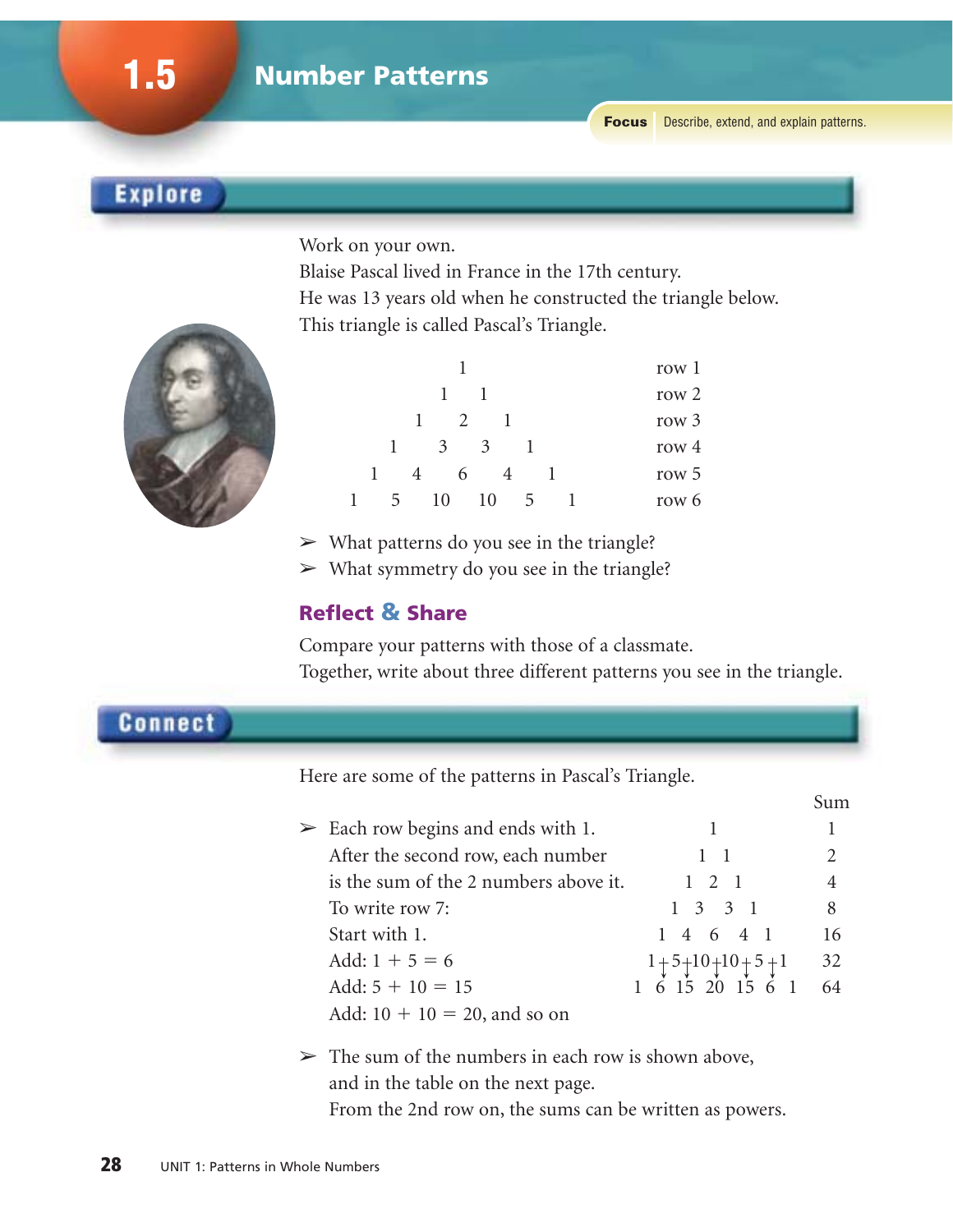| <b>Row</b>                  |  |  |  |
|-----------------------------|--|--|--|
| <b>Sum in standard form</b> |  |  |  |
| Sum in exponent from        |  |  |  |

We can use this table to predict the sum of the numbers in any row. All sums are powers of 2. The exponent is 1 less than the row number. So, the 10th row has sum:  $2^9 = 512$ 

- And the 19th row has sum:  $2^{18} = 262$  144
- $\triangleright$  The 3rd numbers in each row have this pattern: 1, 3, 6, 10, 15, ... To get each term in the pattern, we add 1 more than we added before. We can use this to extend the pattern. The 5th term: 15 The 6th term:  $15 + 6 = 21$ The 7th term:  $21 + 7 = 28$ , and so on

| <b>Example</b>  |                                                                                                                                            |
|-----------------|--------------------------------------------------------------------------------------------------------------------------------------------|
|                 | Describe each pattern in words. Write the next 3 terms.<br>a) $4, 9, 14, 19, \ldots$ b) $1, 3, 9, 27, \ldots$ c) $1, 3, 7, 13, 21, \ldots$ |
| <b>Solution</b> | a) $4, 9, 14, 19, \ldots$<br>Start at 4.<br>Add 5 to get the next number.<br>The next 3 terms are 24, 29, 34.                              |
|                 | <b>b</b> ) $1, 3, 9, 27, \ldots$<br>Start at 1.<br>Multiply by 3 to get the next number.<br>The next 3 terms are 81, 243, 729.             |
|                 | c) $1, 3, 7, 13, 21, \ldots$<br>Start at 1.<br>Add 2.<br>Increase the number added by 2 each time.<br>The next 3 terms are 31, 43, 57.     |
|                 |                                                                                                                                            |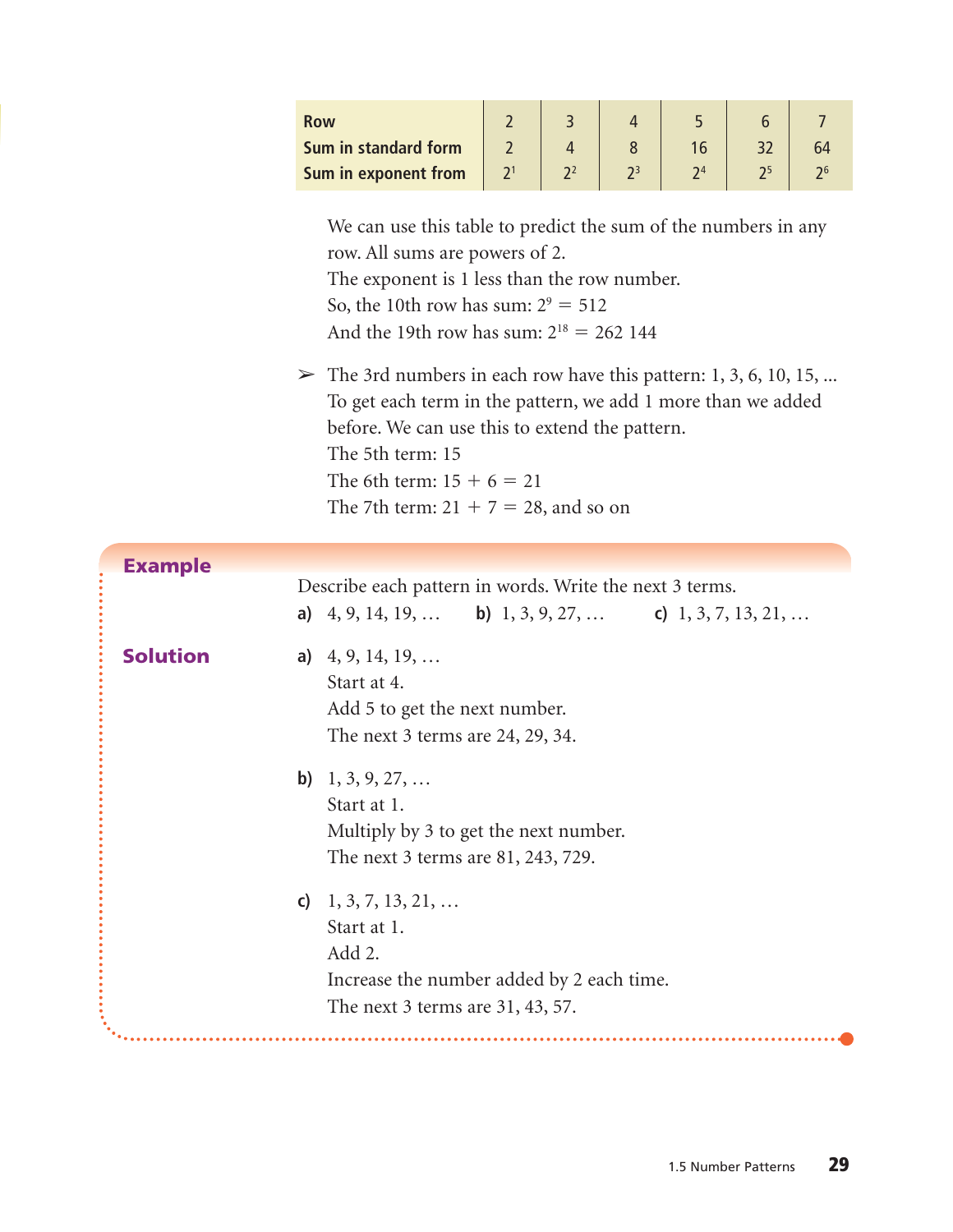#### **1.** Write the next 3 terms in each pattern.

- **a)** 7, 9, 11, 13, … **b)** 1, 5, 25, 125, …
	-
	-
- **c)** 4, 7, 10, 13, … **d)** 1, 10, 100, 1000, …
- **e)** 20, 19, 18, 17, … **f)** 79, 77, 75, 73, …

#### **2.** Write the next 3 terms in each pattern.

**a)** 3, 4, 6, 9, … **b)** 1, 4, 9, 16, … **c)** 101, 111, 121, 131, … **d)** 1, 12, 123, 1234, … **e)** 1, 4, 16, 64, … **f)** 256, 128, 64, 32, …

#### **3.** Describe each pattern in words.

Write the next 3 terms.

| a) $200, 199, 201, 198, \ldots$ | <b>b</b> ) $4, 7, 12, 19, \ldots$ |
|---------------------------------|-----------------------------------|
| c) $100, 99, 97, 94, \ldots$    | d) $2, 6, 12, 20, \ldots$         |
| e) $50, 48, 44, 38, \ldots$     | f) $2, 6, 18, 54, \ldots$         |

**4.** Create your own number pattern. Trade patterns with a classmate. Describe your classmate's pattern. Write the next 3 terms.

#### **5. a)** Copy this pattern. Find each product.



- **b)** Extend this pattern sideways and down. Predict the next 6 terms in each row and column.
- **c)** Check your predictions with a calculator.
- **6.** This pattern shows the first 3 triangular numbers.



- **a)** Draw the next 3 terms in the pattern.
- **b)** List the first 6 triangular numbers.
- **c)** Find the next 2 triangular numbers without drawing pictures. Explain how you did this.

## **Number Strategies**

One can of pop contains 355 mL. About how many 2-L pop bottles can be filled with one case of 24 cans of pop?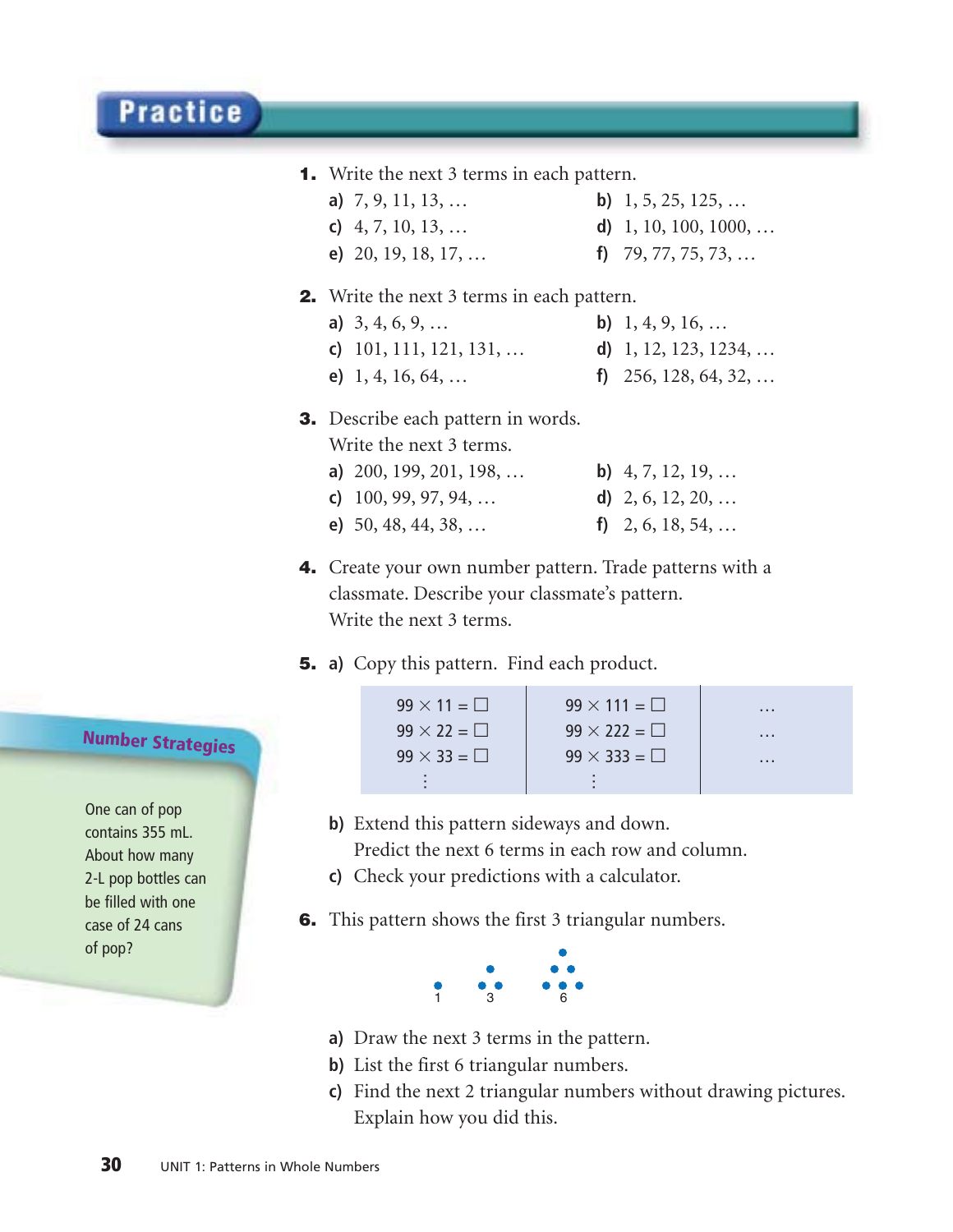**d)** Add consecutive triangular numbers;

that is, Term  $1 +$  Term  $2$ ; Term  $2 +$  Term 3; and so on. What pattern do you see? Write the next 3 terms in this pattern.

- **e)** Subtract consecutive triangular numbers; that is, Term  $2 -$  Term 1; Term  $3 -$  Term 2; and so on. What pattern do you see? Write the next 3 terms in this pattern.
- **7.** This pattern shows the first 3 cube numbers.



- **a)** Sketch the next 3 cube numbers in the pattern. Use interlocking cubes if they help.
- **b)** Write the next 3 cube numbers without drawing pictures. Explain how you did this.

#### **8. Assessment Focus**

- **a**) Write the first 10 powers of 2; that is,  $2^1$  to  $2^{10}$ , in standard form.
- **b)** What pattern do you see in the units digits?
- **c)** How can you use this pattern to find the units digit of  $2^{40}$ ?
- **d)** Investigate powers of other numbers. Look for patterns in the units digits. Explain how you can use these patterns to find units digits for powers too large to display on the calculator.

#### **9.** Some sequences of numbers may represent different patterns. Extend each pattern in as many different ways as you can. Write the pattern rule for each pattern. **Take It Further**

**a)** 1, 2, 4, … **b)** 1, 4, 9, … **c)** 5, 25, …

Reflect

Choose 3 different types of patterns from this section. Describe each pattern. Explain how you can use the pattern to predict the next term.